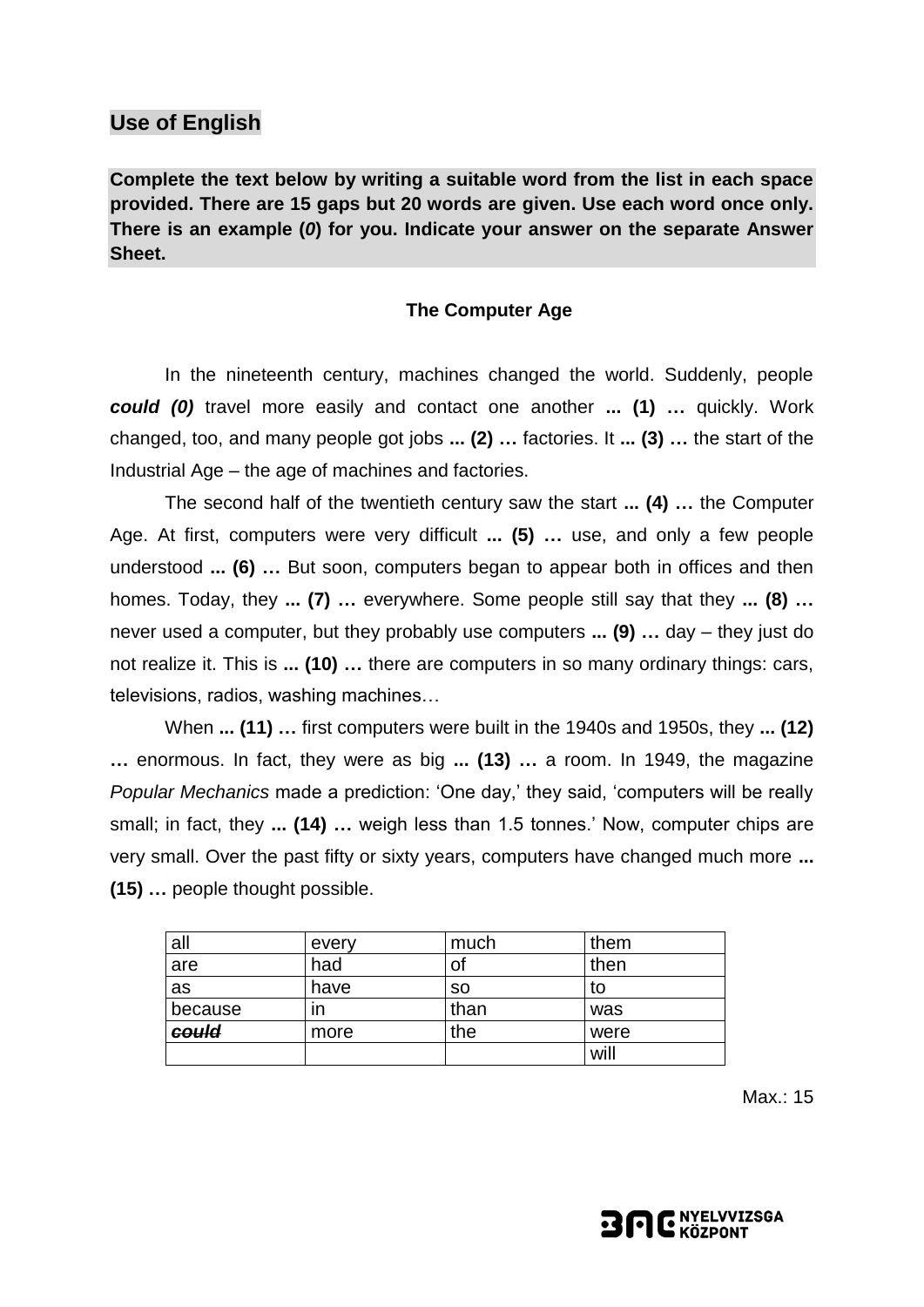## **Reading**

**Part 1**

### **Read the text below and fill in the table in English.**

#### **GOCE satellite views Earth's gravity in high definition**

The Gravity Field and Steady-State Ocean Circulation Explorer (GOCE) is an environmental monitoring satellite. Launched in 2009, the satellite flies pole to pole at an altitude of just 254.9 km – the lowest orbit of any research satellite in operation today.

The spacecraft carries three pairs of platinum blocks inside its gradiometer instrument that sense accelerations which are as small as 1 part in 10,000,000,000,000 of the gravity experienced on Earth. This has allowed it to map the almost imperceptible differences in the pull exerted by the mass of the planet from one place to the next - from the great mountain ranges to the deepest ocean trenches.

Two months of observations have led to what scientists call "the geoid". It essentially defines where the level surface is on our planet: it tells us which way is up and which way is down.

"I think everyone knows what a level is in relation to construction work, and a geoid is nothing but a level that extends over the entire Earth" explained Professor Reiner Rummel, the chairman of the GOCE scientific consortium. "So with the geoid, I can take two arbitrary points on the globe and decide which one is 'up' and which one is 'down'." The geoid is of paramount interest to oceanographers because it is the shape the world's seas would adopt if there were no tides, no winds and no currents. If researchers then subtract the geoid from the actual observed behaviour of the oceans, the scale of these other influences becomes apparent. This information is critical to climate modellers, who try to represent the way the oceans manage the transfer of energy around the planet.

But a geoid also has many other uses. Having a global level underpins a universal system to compare heights anywhere on Earth. In construction, for example, it tells engineers which way a fluid would naturally flow through a pipeline. Geophysicists will also want to use the GOCE data to try to probe what's happening deep within the Earth, especially in those places that are prone to quakes and volcanic eruptions.

GOCE's extremely low operating altitude was expected to limit its mission to a couple of years at most.

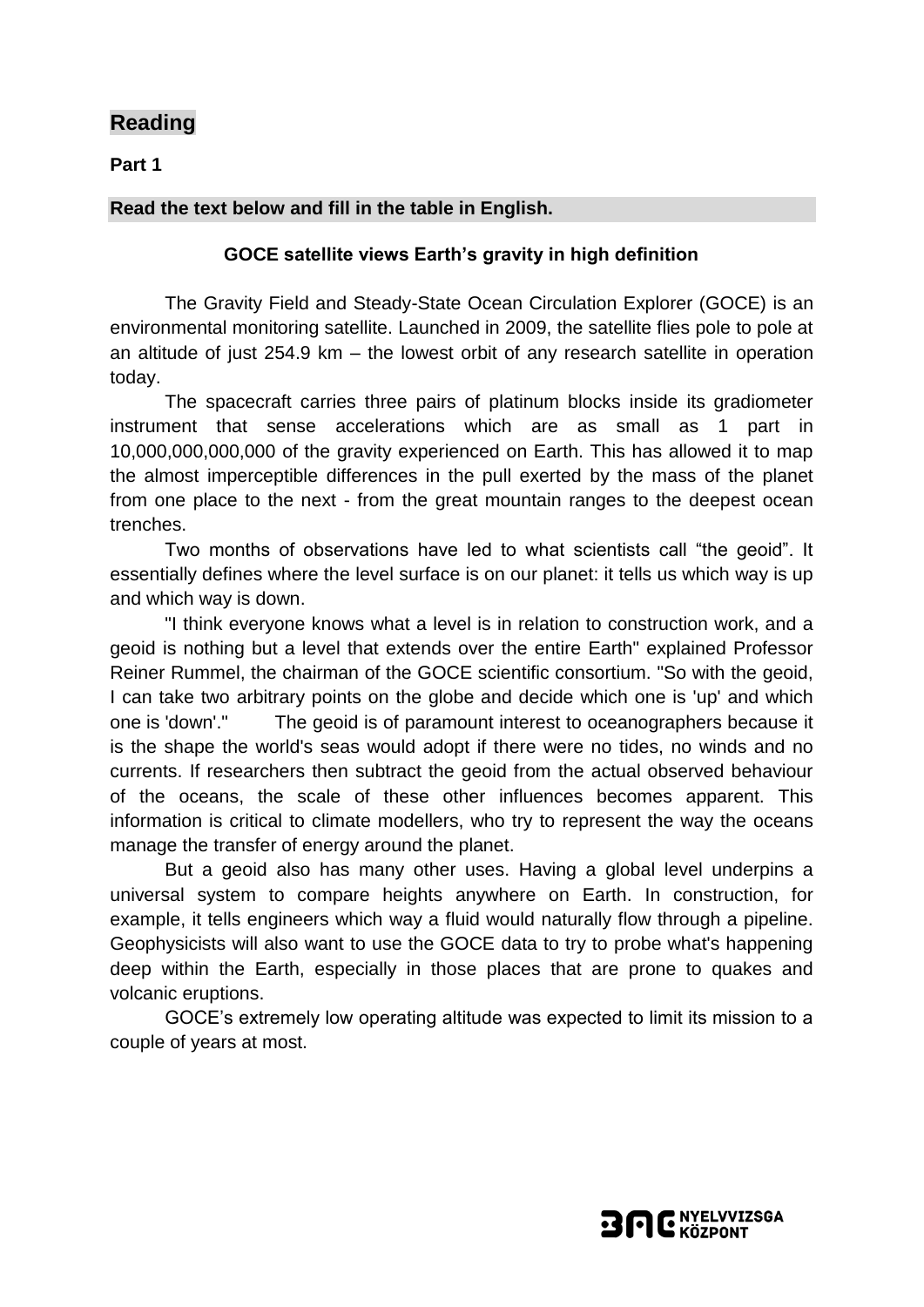| The area the Goce flies over                  | 1.        |
|-----------------------------------------------|-----------|
| The height it flies at                        | 2.        |
| Parts of the gradiometer                      | 3.        |
| The result of Goce's mapping                  | the geoid |
| Definition of the Geoid                       | 4.        |
| With Geoid data on oceans there's more        | 5.        |
| information about the influence of            | 6.        |
| Scientists who can use the geoid in their     | 7.        |
| research are                                  | 8.        |
|                                               | 9.        |
| The number of years it can hopefully<br>orbit | 10.       |

Max.: 20

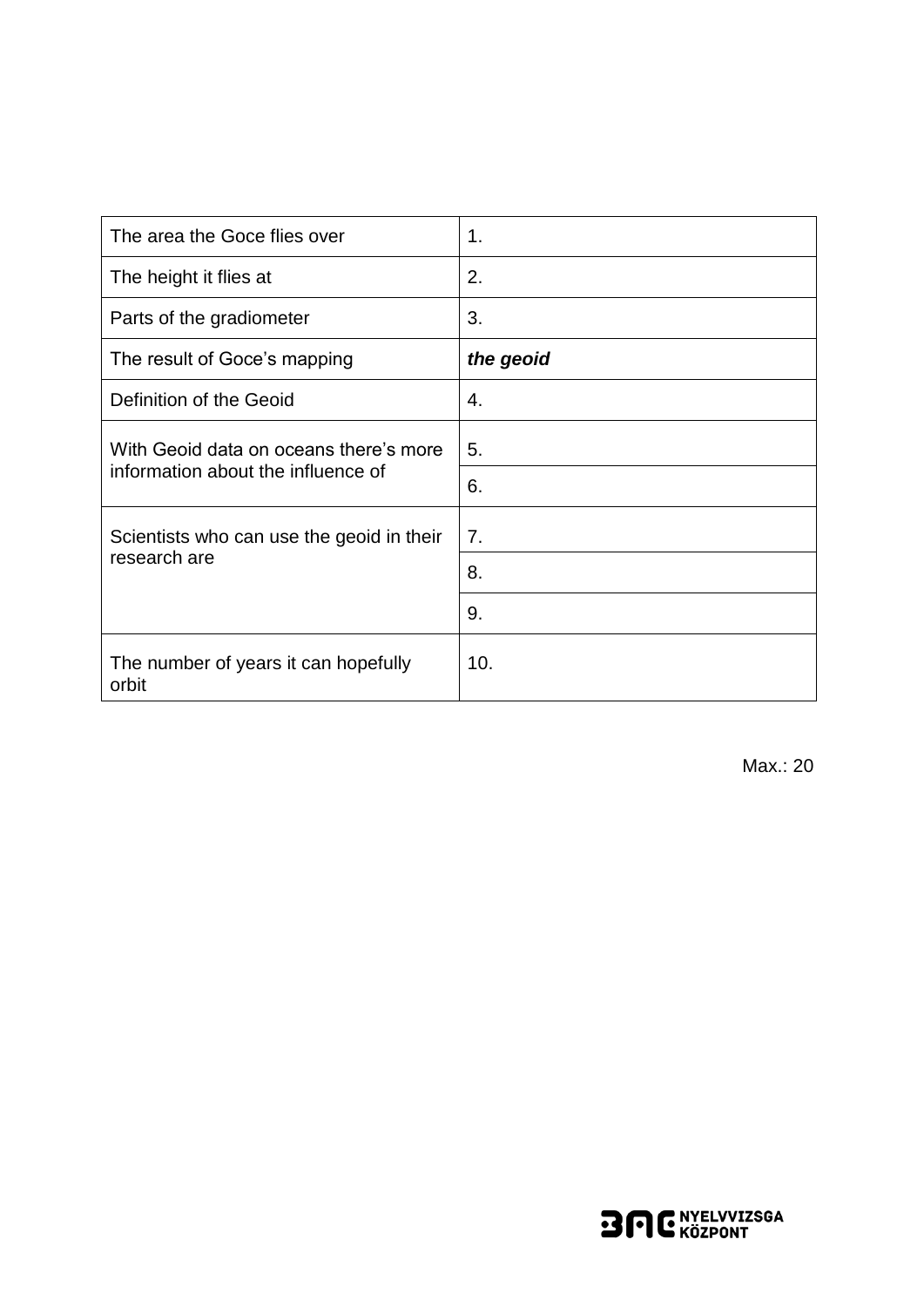## **Reading**

**Part 2**

**Read the text below and answer the questions which follow in English. Give short answers.**

### **Some Interesting Facts about Virtual Reality (VR)**

Virtual Reality (VR) is nothing new. In fact, unlike popular belief VR has been around for ages. While it hasn't been open for general consumers initially, but it was the first human experience of VR nevertheless. Just in case you have guessed it already, yes we are talking about the first flight simulator that was built back in 1920. This was closely followed with the development of a prototype VR movie viewing experience dubbed the Sensorama in 1962 by Morton Helig.

As mentioned before the origin of VR dates back to the '60s with the first set of consumer VR products being launched in the late '80s. Incidentally, the VR headsets and the devices failed to sustain in the market till the late '90s. This was more so surprising considering the fact that the VR headsets had garnered mass public interest even then. However, high pricing and the media hype were the main reasons behind its failure.

People may think twice before buying their VR gadget but they won't do so before making a purchase of their favourite smartphone. So for increased popularity of VR it needs to be sold alongside smartphones as in box content. Lenovo already did that.

Apparently the hardware has improved much during the past few decades. The technology behind VR is still the same, with the major difference lying in the portability factor of the headsets. However, the area where developers have really worked upon is the software. The softwares behind VR are far more superior than it was in the past.

A recent study has now concluded that the crave towards VR varies greatly between men and women. As of now the graph is exponentially tilted towards the men, as women still care rather less about VR. Women are mainly into watching music and dance content using VR headsets.

Well, that isn't quite surprising considering the fact that many kids are drawn into the world of technology these days. With smartphones going rampant in hands of kids, it's time for VR to go viral too. However, all depends on how their parents respond to their VR demands!

First time users have reported problems related to motion sickness and headaches. This is apparently because their minds are believing that they are moving around, while they are sitting static in a chair or a couch. Developers are, however, trying their best to reduce this problem as early as possible.

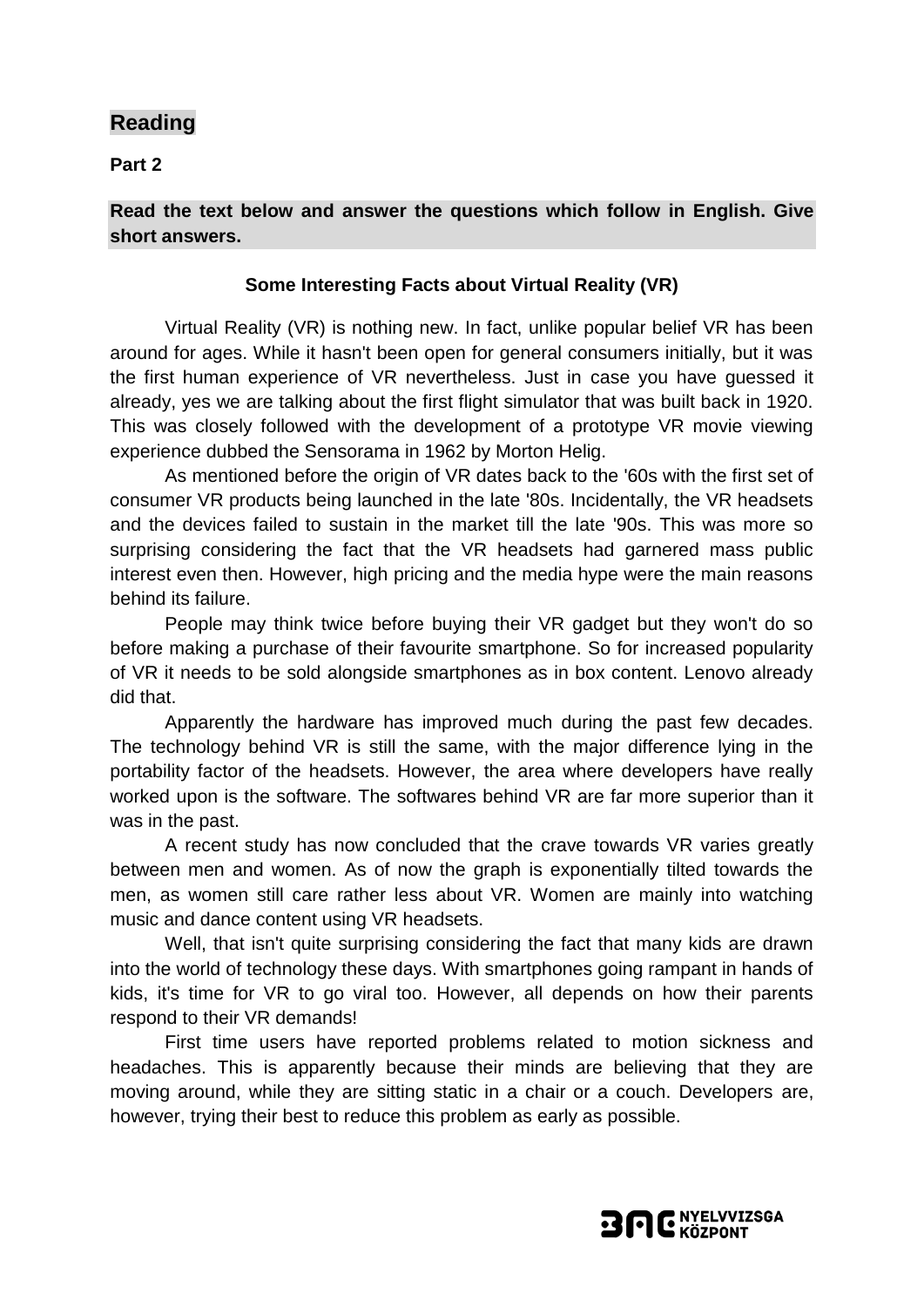# **Reading**

- 1. What is the first flight simulator famous for?
- 2. What was the second important Virtual Reality experience?
- 3. What happened in the 1980s?
- 4. When did VR products become really popular?
- 5. Why was VR not successful in the beginning? (a., b.)
- 6. What did Lenovo do?
- 7. What are the main differences between old and modern headsets? (a., b.)
- 8. To what extent are women attracted towards VR?
- 9. What do most women watch through Vr headsets? (a., b.)
- 10. What are the negative effects of using VR headsets for the first time? (a., b.)